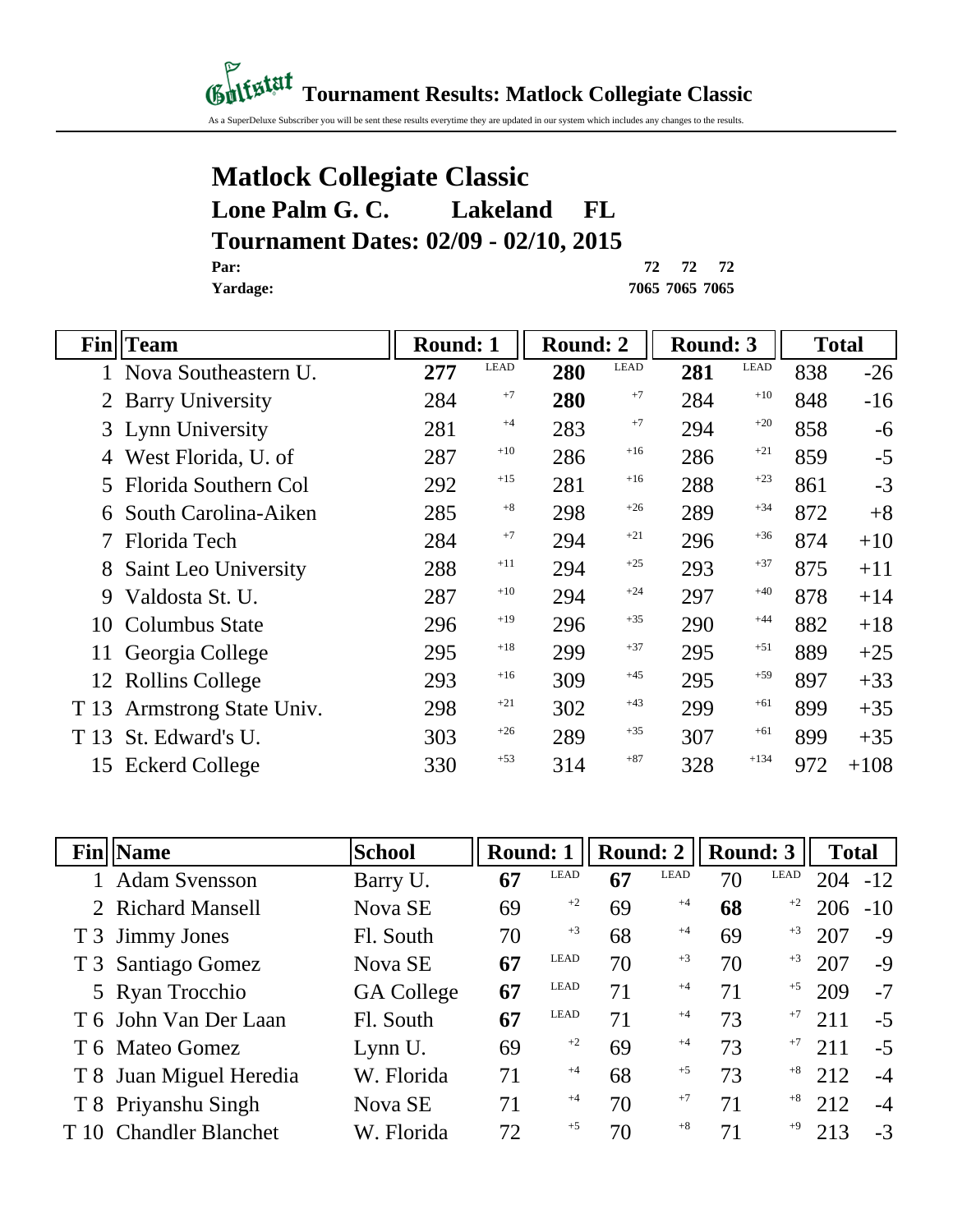## *Contestat* Tournament Results: Matlock Collegiate Classic

As a SuperDeluxe Subscriber you will be sent these results everytime they are updated in our system which includes any changes to the results.

|      | <b>Fin</b>   Name         | <b>School</b> | <b>Round: 1</b> |             |    | Round: $2 \mid$ | <b>Round: 3</b> |       | <b>Total</b> |      |
|------|---------------------------|---------------|-----------------|-------------|----|-----------------|-----------------|-------|--------------|------|
|      | T 10 Jose Andres Miranda  | Lynn U.       | 72              | $+5$        | 68 | $+6$            | 73              | $+9$  | 213          | $-3$ |
| T 10 | <b>Keith Greene</b>       | Lynn U.       | 67              | <b>LEAD</b> | 73 | $+6$            | 73              | $+9$  | 213          | $-3$ |
| T 13 | Mario Beltran             | Barry U.      | 69              | $+2$        | 73 | $+8$            | 72              | $+10$ | 214          | $-2$ |
| T 13 | Yannick Gumowski          | <b>CSU</b>    | 67              | <b>LEAD</b> | 73 | $+6$            | 74              | $+10$ | 214          | $-2$ |
|      | T 15 Nico Cavero          | Barry U.      | 73              | $+6$        | 69 | $+8$            | 73              | $+11$ | 215          | $-1$ |
|      | T 15 Spencer Olson        | W. Florida    | 70              | $+3$        | 75 | $+11$           | 70              | $+11$ | 215          | $-1$ |
| 17   | <b>John Coultas</b>       | Fl. South     | 74              | $+7$        | 70 | $+10$           | 72              | $+12$ | 216          | E    |
|      | T 18 Bra Robinson-Thompso | <b>USCA</b>   | 70              | $+3$        | 76 | $+12$           | 71              | $+13$ | 217          | $+1$ |
| T 18 | John Fordham              | ValdostaSt    | 73              | $+6$        | 73 | $+12$           | 71              | $+13$ | 217          | $+1$ |
|      | T 20 Ethan Marcus         | Nova SE       | 74              | $+7$        | 72 | $+12$           | 72              | $+14$ | 218          | $+2$ |
|      | T 20 Liam Ainsworth       | Saint Leo     | 70              | $+3$        | 75 | $+11$           | 73              | $+14$ | 218          | $+2$ |
|      | T 20 Oscar Lengden        | Nova SE       | 70              | $+3$        | 71 | $+7$            | 77              | $+14$ | 218          | $+2$ |
|      | T 20 Ray Badenhorst       | FL Tech       | 72              | $+5$        | 74 | $+12$           | 72              | $+14$ | 218          | $+2$ |
|      | T 24 Axel Ostensson       | <b>USCA</b>   | 73              | $+6$        | 75 | $+14$           | 71              | $+15$ | 219          | $+3$ |
|      | T 24 Bryan Lichimo        | <b>CSU</b>    | 76              | $+9$        | 72 | $+14$           | 71              | $+15$ | 219          | $+3$ |
|      | T 24 Casey Bannon         | Saint Leo     | 75              | $+8$        | 73 | $+14$           | 71              | $+15$ | 219          | $+3$ |
|      | T 24 Chris Rogers         | ValdostaSt    | 73              | $+6$        | 72 | $+11$           | 74              | $+15$ | 219          | $+3$ |
|      | T 24 Robert Mize          | <b>CSU</b>    | 75              | $+8$        | 71 | $+12$           | 73              | $+15$ | 219          | $+3$ |
|      | T 24 Ryan Carter          | FL Tech       | 73              | $+6$        | 71 | $+10$           | 75              | $+15$ | 219          | $+3$ |
|      | T 30 Eirik Groenhaug      | Barry U.      | 75              | $+8$        | 71 | $+12$           | 74              | $+16$ | 220          | $+4$ |
|      | T 30 Gaelan Trew          | FL Tech       | 71              | $+4$        | 73 | $+10$           | 76              | $+16$ | 220          | $+4$ |
|      | T 30 Jake Harpe           | ValdostaSt    | 70              | $+3$        | 73 | $+9$            | 77              | $+16$ | 220          | $+4$ |
|      | T 33 Brandon Shelley      | FL Tech       | 68              | $+1$        | 76 | $+10$           | 77              | $+17$ | 221          | $+5$ |
|      | T 33 Cory Griffin         | Armstrong     | 74              | $+7$        | 72 | $+12$           | 75              | $+17$ | 221          | $+5$ |
|      | T 33 Dillon Van Essen     | St.Edwards    | 80              | $+13$       | 69 | $+15$           | 72              | $+17$ | 221          | $+5$ |
|      | T 33 Hubert Tisserand     | <b>USCA</b>   | 72              | $+5$        | 72 | $+10$           | 77              | $+17$ | 221          | $+5$ |
|      | T 33 Joey Savoie          | Saint Leo     | 72              | $+5$        | 75 | $+13$           | 74              | $+17$ | 221          | $+5$ |
|      | T 33 Matt Chamberlain     | Rollins       | 70              | $+3$        | 75 | $+11$           | 76              | $+17$ | 221          | $+5$ |
|      | T 33 Ryan Gendron         | Saint Leo     | 75              | $+8$        | 71 | $+12$           | 75              | $+17$ | 221          | $+5$ |
|      | T 40 Andres Rodas         | St. Edwards   | 73              | $+6$        | 75 | $+14$           | 74              | $+18$ | 222          | $+6$ |
|      | T 40 Davis Roche          | ValdostaSt    | 71              | $+4$        | 76 | $+13$           | 75              | $+18$ | 222          | $+6$ |
|      | T 40 Henr Westmoreland IV | W. Florida    | 74              | $+7$        | 76 | $+16$           | 72              | $+18$ | 222          | $+6$ |
|      | T 40 Johnson Holliday     | <b>USCA</b>   | 70              | $+3$        | 79 | $+15$           | 73              | $+18$ | 222          | $+6$ |
|      | T 40 Mike Anderson        | Barry U.      | 77              | $+10$       | 76 | $+19$           | 69              | $+18$ | 222          | $+6$ |
|      | T 45 Andrew Burgess       | Armstrong     | 77              | $+10$       | 74 | $+17$           | 72              | $+19$ | 223          | $+7$ |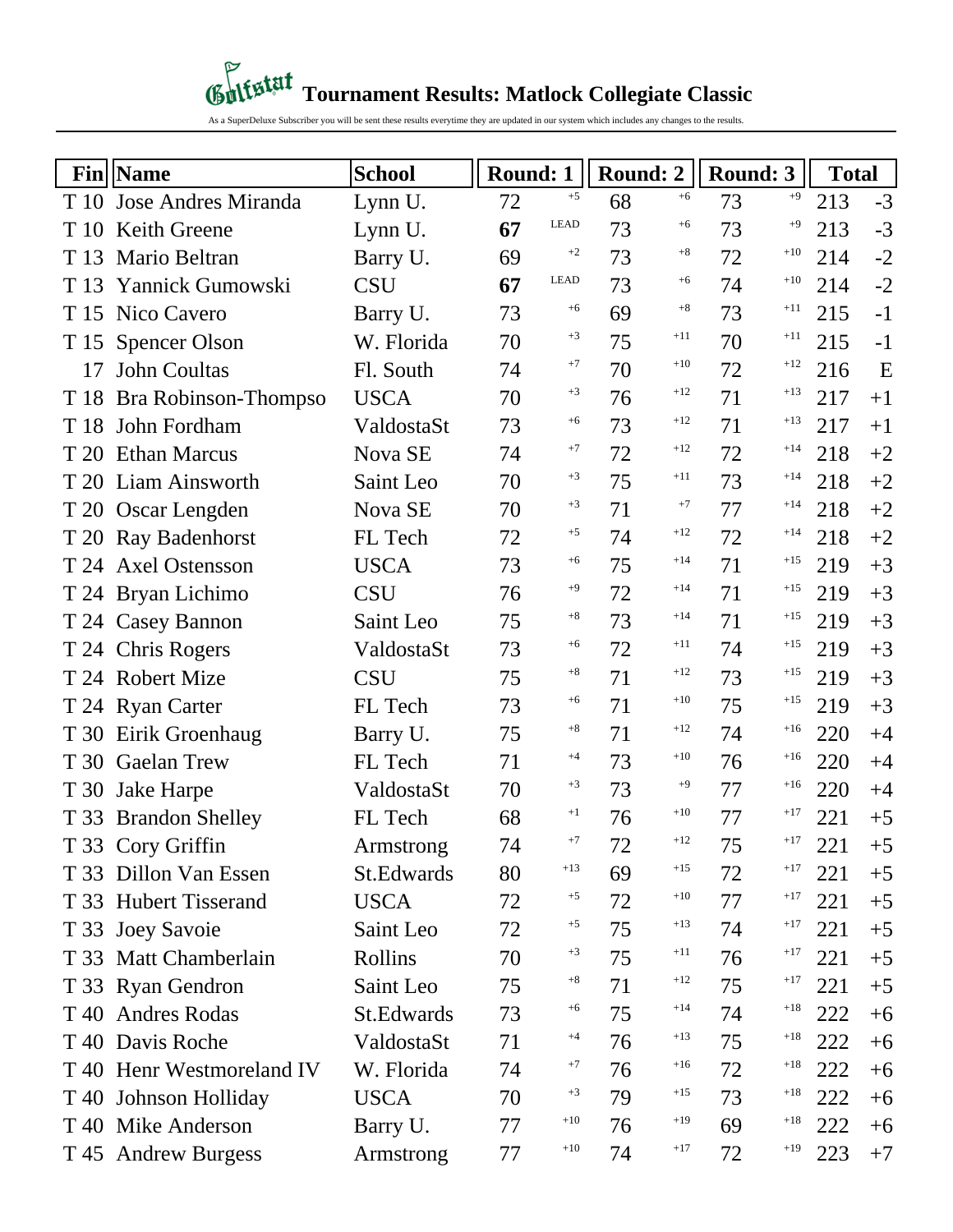# *Content* **Tournament Results: Matlock Collegiate Classic**

As a SuperDeluxe Subscriber you will be sent these results everytime they are updated in our system which includes any changes to the results.

|                 | <b>Fin</b>   Name         | <b>School</b>     | <b>Round: 1</b> |       | <b>Round: 2</b> |       | Round: 3 |       | <b>Total</b> |
|-----------------|---------------------------|-------------------|-----------------|-------|-----------------|-------|----------|-------|--------------|
|                 | T 45 Esteban Castro       | W. Florida        | 75              | $+8$  | 73              | $+14$ | 75       | $+19$ | 223<br>$+7$  |
| T 47            | <b>Andrew Ward</b>        | <b>USCA</b>       | 75              | $+8$  | 75              | $+16$ | 74       | $+20$ | $+8$<br>224  |
|                 | T 47 Elliott Whitley      | Lynn U.           | 73              | $+6$  | 76              | $+15$ | 75       | $+20$ | $+8$<br>224  |
| T 47            | <b>Shamus Fitzpatrick</b> | Rollins           | 73              | $+6$  | 77              | $+16$ | 74       | $+20$ | $+8$<br>224  |
| 50              | <b>Erick Alonso</b>       | Saint Leo         | 71              | $+4$  | 76              | $+13$ | 78       | $+21$ | 225<br>$+9$  |
| T 51            | Emil Sorebo               | Rollins           | 72              | $+5$  | 81              | $+19$ | 73       | $+22$ | $226 + 10$   |
| T 51            | <b>Martin Cancino</b>     | Lynn U.           | 75              | $+8$  | 73              | $+14$ | 78       | $+22$ | $226 + 10$   |
| T 51            | <b>Reid Rathburn</b>      | Armstrong         | 73              | $+6$  | 78              | $+17$ | 75       | $+22$ | $226 + 10$   |
|                 | 54 Jason Huntington       | Fl. South         | 81              | $+14$ | 72              | $+19$ | 74       | $+23$ | $227 + 11$   |
| T 55            | <b>Matheus Balestrin</b>  | <b>GA College</b> | 72              | $+5$  | 75              | $+13$ | 81       | $+24$ | $228 + 12$   |
| T 55            | <b>Tiago Rodrigues</b>    | Rollins           | 79              | $+12$ | 77              | $+22$ | 72       | $+24$ | $228 + 12$   |
| T 57            | <b>Brandon Lau</b>        | FL Tech           | 76              | $+9$  | 80              | $+22$ | 73       | $+25$ | $229 + 13$   |
|                 | T 57 David Hemann         | <b>GA College</b> | 79              | $+12$ | 75              | $+20$ | 75       | $+25$ | $229 + 13$   |
| T 57            | Jose A. Hernandez         | St.Edwards        | 77              | $+10$ | 73              | $+16$ | 79       | $+25$ | $229 + 13$   |
|                 | T 60 David Sullivan       | <b>GA College</b> | 77              | $+10$ | 78              | $+21$ | 75       | $+26$ | $230 + 14$   |
|                 | T 60 Gideon Van Der Vyver | <b>CSU</b>        | 78              | $+11$ | 80              | $+24$ | 72       | $+26$ | $230 + 14$   |
| T 60            | Joseph Jarrard            | Armstrong         | 75              | $+8$  | 78              | $+19$ | 77       | $+26$ | $230 + 14$   |
| T <sub>63</sub> | <b>Jack Stumpfig</b>      | <b>CSU</b>        | 78              | $+11$ | 80              | $+24$ | 74       | $+28$ | $232 + 16$   |
| T 63            | <b>Paul Drinkwater</b>    | St.Edwards        | 74              | $+7$  | 76              | $+16$ | 82       | $+28$ | $232 + 16$   |
| T 65            | Jay Hogan                 | St.Edwards        | 79              | $+12$ | 72              | $+17$ | 82       | $+29$ | $233 + 17$   |
| T 65            | William Moraldo           | Eckerd            | 79              | $+12$ | 75              | $+20$ | 79       | $+29$ | $233 + 17$   |
| T 67            | <b>Andrew Eunice</b>      | ValdostaSt        | 78              | $+11$ | 77              | $+21$ | 80       | $+31$ | $235 + 19$   |
|                 | T 67 Tyler Key            | Armstrong         | 76              | $+9$  | 79              | $+21$ | 80       | $+31$ | $235 + 19$   |
|                 | 69 Tomas Gouveia          | Rollins           | 78              | $+11$ | 80              | $+24$ | 78       | $+32$ | $236 + 20$   |
|                 | 70 Joe Testerman          | Eckerd            | 79              | $+12$ | 81              | $+26$ | 79       | $+35$ | $239 + 23$   |
|                 | 71 Nicolas Falkinhoff     | <b>GA College</b> | 87              | $+20$ | 82              | $+35$ | 74       | $+39$ | $243 + 27$   |
|                 | 72 William Duffie         | Fl. South         | 82              | $+15$ | 83              | $+31$ | 81       | $+42$ | $246 + 30$   |
|                 | 73 Paul Vogt              | Eckerd            | 86              | $+19$ | 77              | $+29$ | 85       | $+44$ | $248 + 32$   |
|                 | 74 Victor Appelgren       | Eckerd            | 86              | $+19$ | 81              | $+33$ | 85       | $+48$ | $252 + 36$   |
|                 | 75 Mitchell Clark         | Eckerd            | 93              | $+26$ | 94              | $+53$ | 92       | $+75$ | $279 + 63$   |

| <b>TEAM STATISTICS:</b> Round: 1 Round: 2 Round: 3 Total |        |        |               |  |
|----------------------------------------------------------|--------|--------|---------------|--|
| Average Score:                                           | 292.00 | 293.27 | 294.80 293.36 |  |
| Rounds Below Par:                                        |        |        |               |  |